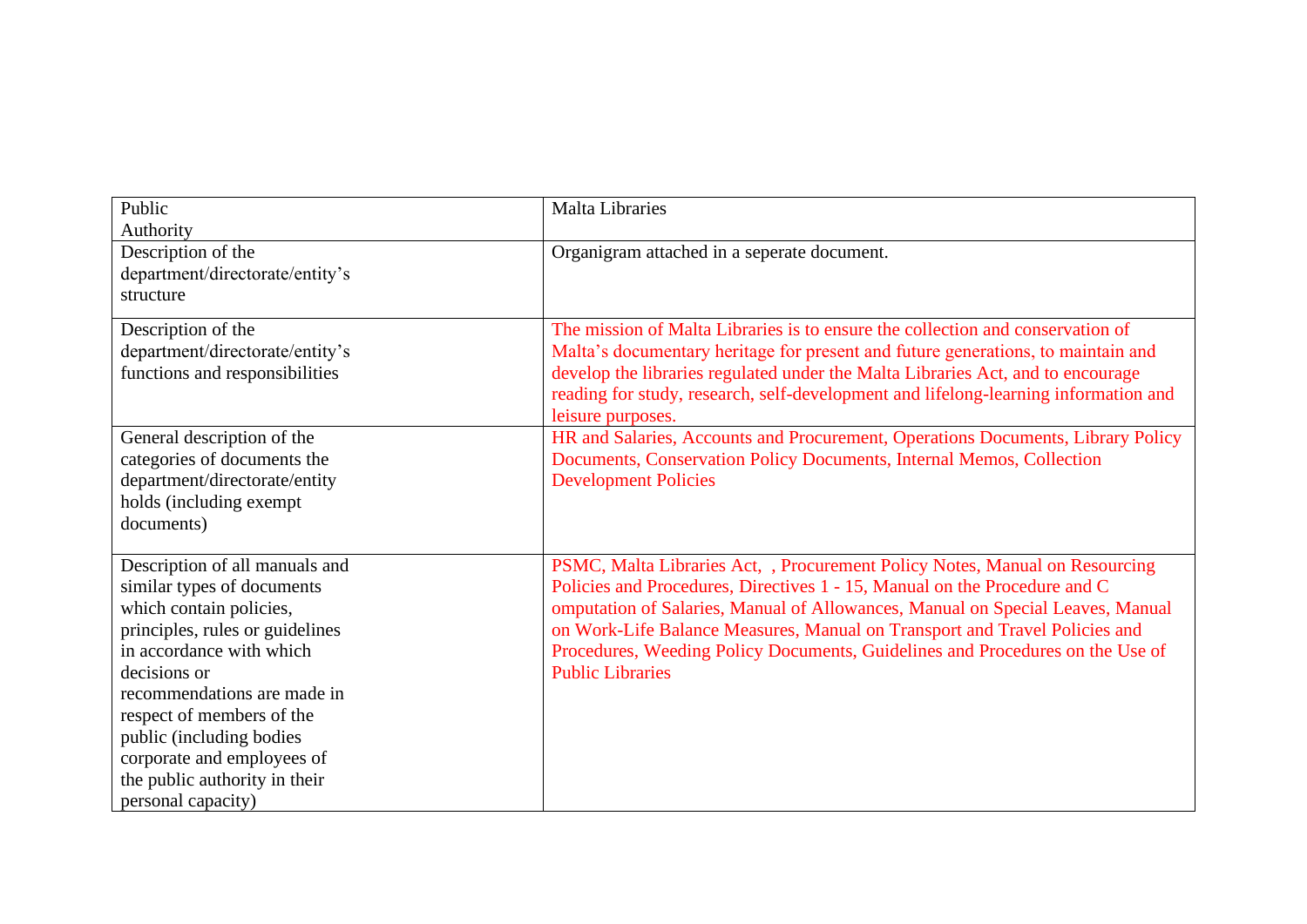| Statement of the information          | FOI Officer                                                                              |
|---------------------------------------|------------------------------------------------------------------------------------------|
| that needs to be available to         |                                                                                          |
| members of the public who             | Malta Libraries, National Library of Malta, 36, Old Treasury Street, Valletta            |
| wish to obtain access to              |                                                                                          |
| official documents from the           | Foi.library@gov.mt                                                                       |
| public authority, which               |                                                                                          |
| statement shall include               | 2598 3556                                                                                |
| particulars of the officer or         |                                                                                          |
| officers to whom requests for         |                                                                                          |
| such access should be sent            |                                                                                          |
| <b>Details of Internal Complaints</b> | An applicant whose request for information is refused, or who is otherwise not           |
| Procedure                             | satisfied with the information provided, its format or the extension of the deadline     |
|                                       | for the submission of the notification indicating whether a request would be met or      |
|                                       | not, may address a complaint to the Permanent Secretariat MHAL. Complaints may           |
|                                       | be submitted from the FOI portal www.foi.gov.mt via E-ID or through the online           |
|                                       | form; or by email. The complaint should be addressed to the Public Authority's FOI       |
|                                       | Officer, who shall bring the complaint to the                                            |
|                                       |                                                                                          |
|                                       | attention of the officer responsible 1. The officer responsible shall reply to the       |
|                                       | applicant within 10 working days from the receipt of the complaint. The applicant        |
|                                       | shall also be informed that he or she may appeal the decision or otherwise address a     |
|                                       | complaint to the Information and Data Protection Commissioner in accordance with         |
|                                       | the Freedom of Information Act (Cap. 496 of the Laws of Malta). The officer              |
|                                       | responsible shall inform the applicant of the decision taken with respect to his or her  |
|                                       | complaint, and in the event of confirmation of a decision not to release the pertinent   |
|                                       | information, shall explain the reasons thereof. Whenever the applicant's complaint is    |
|                                       | related to the format of the information provided or to an extension of the deadline     |
|                                       | for the submission of the notification indicating whether a request would be met or      |
|                                       | not by the Public Authority and the original decision is upheld, the applicant shall be  |
|                                       | given an explanation as to why his or her complaint cannot be positively addressed.      |
|                                       | An applicant may also make use of the Internal Complaints Procedure to report            |
|                                       | failure to meet deadlines or to send notifications. In those cases where the request for |